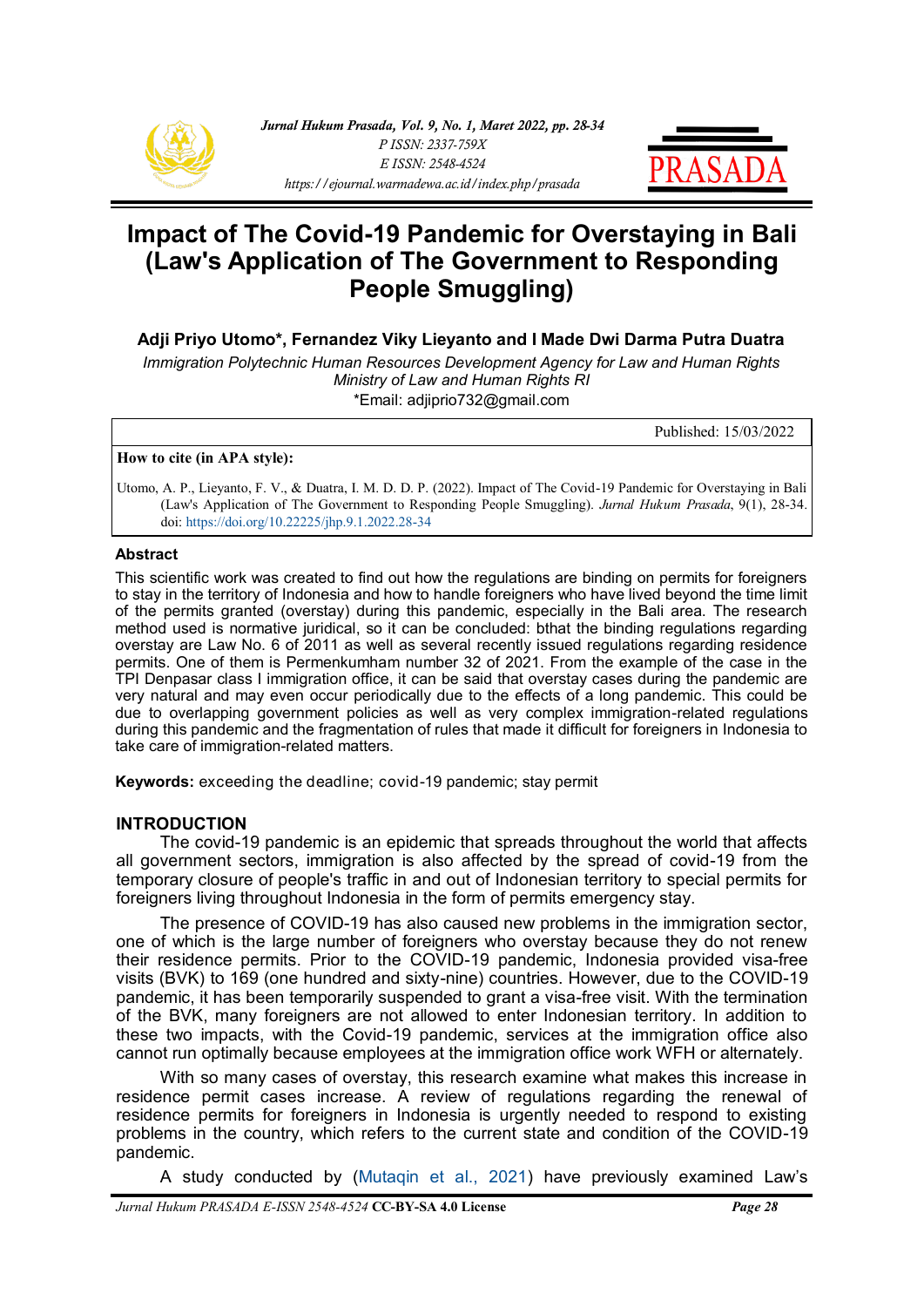Application of The Government to Responding People Smuggling. This study discussed the role of the government in implementing legal policies in cases of people smuggling in Indonesia. The result of this study showed that people smuggling has been criminalized as transnational organized crime and included in the immigration law instruments in Indonesia. Another similar study also conducted by [\(Dananjaya et al, 2021\)](#page-6-0) that analyzed the Indonesian government policy in the field of immigration during the Covid-19 pandemic and the implementation of immigration control of foreign citizens holding visa-free visits during the Covid-19 pandemic in the city of Denpasar. The result of this study showed that the policy adopted by the government was the Regulation of the Minister of Law and Human Rights No. 8 of 2020 concerning Temporary Cessation of Visit Visa and Visit Visa on Arrival and Granting a Stay Permit in a State of Force. The effectiveness of its implementation is not yet effective because immigration can only monitor activities based on data sources from social media and heads of the environment and the data is not accurate, so it needs to be refined using a data application system for mapping foreigners based on the type of residence permit and located in each region.

Based on the explanations and the previous studies above, this study aims to examined the binding regulations regarding overstay and the residence permit handled during the pandemic.

# **METHOD**

The research was conducted in a normative category in research, which is related to the legal politics of a country. In another sense, the law is aspired to, analyzes, explains, and develops a political legal framework regarding people smuggling. The research style approach used is the concept of a statutory approach and a conceptual approach. The collection of legal materials is carried out in the form of an inventory and identification of laws and regulations, research library materials (writings or scientific works), as well as other sources of legal materials that have relevance to legal issues regarding this research. The technique of analyzing legal problems in this research is carried out through mixed logic thinking. This means that the study of law that combines inductive and deductive ways of thinking is factual and concrete. The mixed logic that occurs includes: abstraction (law), legal principles, legal values, norms and legal concepts that are generally formulated in positive legal rules, then concretized (interpreted) and begin to be applied to resolve certain laws they face.

# **RESULT AND DISCUSSION**

Foreigners who will visit or stay in the territory of Indonesia for a certain period of time will be given an immigration permit on the basis that the person concerned has a valid residence permit and can be accounted for while in Indonesia. Referring to Law No. 6 of 2011 concerning Immigration which is stated in Article 1 number 21, "Stay Permit is a permit granted to foreigners by immigration officials or foreign service officials to be in Indonesian territory". There are 5 types of Stay Permits that are currently applied and valid in Indonesia in accordance with immigration laws, namely Diplomatic Residence Permits, Official Residence Permits, Visit Stay Permits, Limited Stay Permits, Permanent Stay Permits.

Diplomatic Stay Permit is a permit intended by a citizen to enter the territory of Indonesia and is given directly by the appointed authorized official to carry out diplomatic duties while in the territory of Indonesia. If there is an entry sign for a foreigner who has the right to hold a diplomatic visa and is making a short visit in the territory of Indonesia, this can also be stated as the subject of a valid and valid Diplomatic Stay Permit. Staying Service Permit is a permit that is addressed to a foreigner who holds a service visa to the territory of Indonesia and has the right to stay in Indonesia to carry out official duties, and as long as the task is not diplomatic in nature. In general, based on the applicable rules, this residence permit is given for the purpose of visiting or staying while in the territory of the Republic of Indonesia.

Visit Stay Permit, which is also known as ITK, can be directed to foreigners whose presence in the Indonesian area is not long or relatively short. The validity period for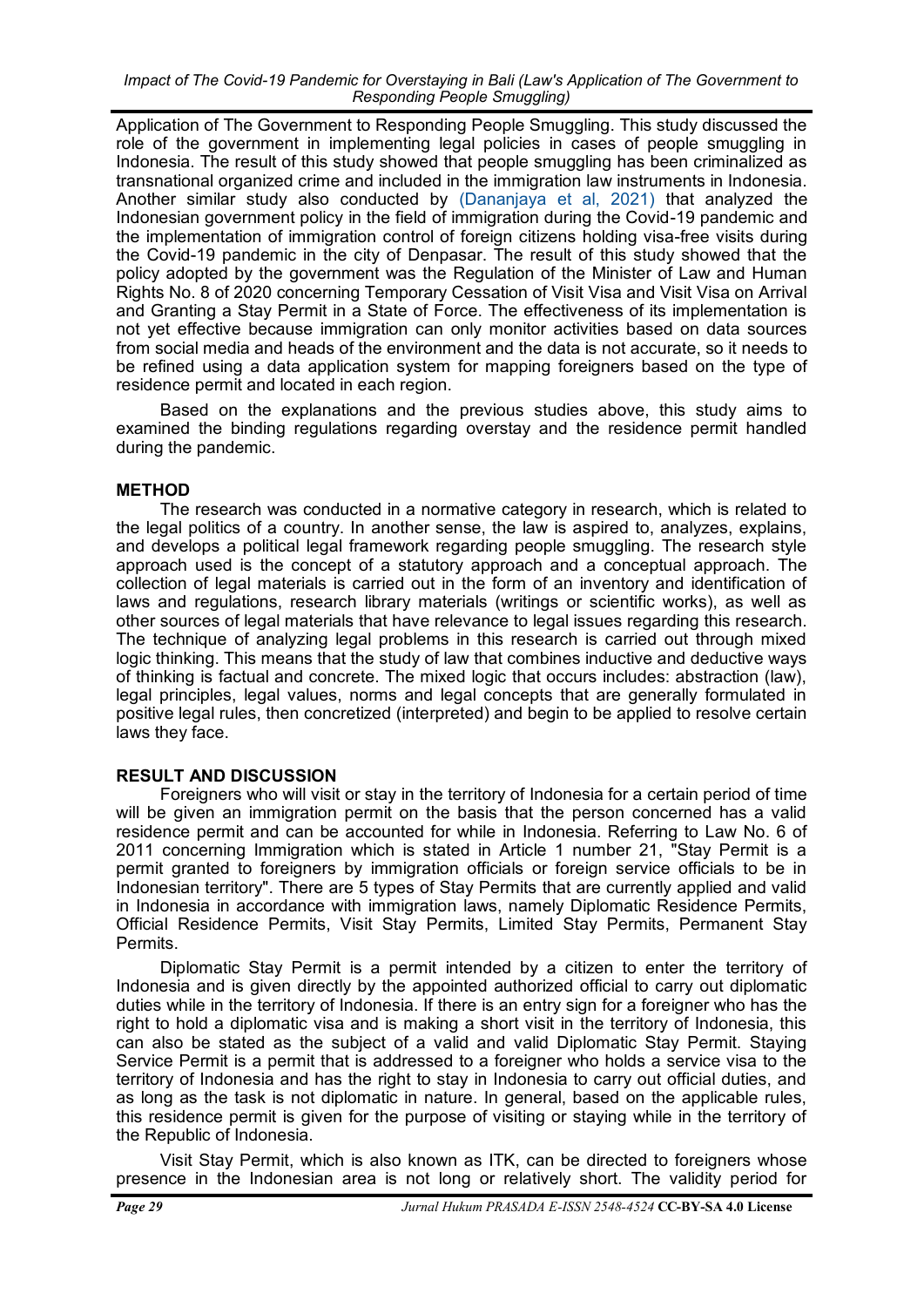#### *Impact of The Covid-19 Pandemic for Overstaying in Bali (Law's Application of The Government to Responding People Smuggling)*

granting a visit stay permit and at the same time granting a visit visa, is set for a period of 60 days and if it is more than 60 days, it is declared a violation or overstay. Limited Stay Permit in its designation when abbreviated to ITAS is a residence permit granted to foreigners who reside in the territory of Indonesia on a limited basis. The subject of ITAS is the owner of a Limited Stay Visa and foreigners are involved in changing the status of a visit stay permit to a limited stay permit. ITAS can be owned by family or foreigners who are officially married to Indonesian citizens. The validity period given to ITAS holders is a maximum of two years and can be immediately extended. However, there is a difference for the subject of the Limited Stay Visa holder upon arrival where the subject of this owner is only given a period of 30 days and also has the disadvantage that it cannot be extended. Permanent Stay Permit, which it often refers to as ITAP, is a residence permit in the territory of Indonesia and is granted to foreigners on a permanent basis. Based on law number 6 of 2011 article 54 paragraph 1 it is explained that ITAP can be applied or given to subjects, namely foreigners who hold ITAS who are categorized as workers, investors, clergy to people who have reached old age. Other subjects who become ITAP holders in Indonesia include: families due to mixed marriages, both spouse and/or children where the parents are foreigners who own ITAP, foreigners who were previously Indonesian citizens and former bipatrid children who have chosen a different nationality. The exception to the provision of ITAP is to foreigners who previously did not have an official national passport from their country of origin. The permit period for permanent residence here is valid for 5 years and can be extended indefinitely.

## **Legal Basis**

In analyzing the case related to the misuse of the residence permit (overstay) imposed on the Ukrainian citizen Viktoriia Zolotarevych, it is necessary to have a strong legal basis related to the residence permit. In general, in the field of immigration, residence permits are regulated in Law Number 6 of 2011 which explains specifically about immigration. The case discussed this time is a case of Abuse of Stay Permit imposed on a Ukrainian foreigner, and the person concerned has committed an immigration violation in the form of overstay for more than 60 days.

Based on the article, foreigners who are subject to overstay for 296 days will be deported and deterrence will be carried out by immigration authorities. Immigration officials are authorized to carry out these duties which are the powers given in Article 75 letters a and f of Law Number 6 of 2011.

The foreigner uses ITK when entering Indonesian territory, in terms of granting a residence permit which serves as a guide in licensing, namely Law number 6 of 2011 article 50 paragraph 1 and Regulation of the Minister of Law and Human Rights of the Republic of Indonesia (PERMENKUMHAM) number 27 of 2014 article 3 paragraph 1 and 2 which also discusses the procedure for a visit stay permit, in paragraph 1 explains that a visit stay permit is said to be valid in accordance with the rules and legal basis if it is given to foreigners who enter Indonesian territory using a visit visa, and children of parents of ITK owners who recently born in Indonesia.

Looking at paragraph 2 of article 3 in the Permenkumham number 27 of 2014 there are additional subjects in granting residence permits for foreigners. The subject is contained in the element of paragraph 2 which reads; "(2) A visit stay permit granted to a foreigner as referred to in paragraph (1) may also be granted to:

Foreigners from countries who are exempted from the obligation to have a visa in accordance with the provisions of the legislation;

Foreigners who serve as crew members of transportation means that are docked or are in the territory of Indonesia in accordance with the provisions of the legislation;

Foreigners who enter Indonesia in an emergency; and

foreigners who enter the territory of Indonesia with a visit visa upon arrival.

The case that ensnared the Ukrainian foreigner Viktoriia Zolotararevych who entered the territory of Indonesia, precisely at the Immigration Checkpoint (TPI) Ngurah Rai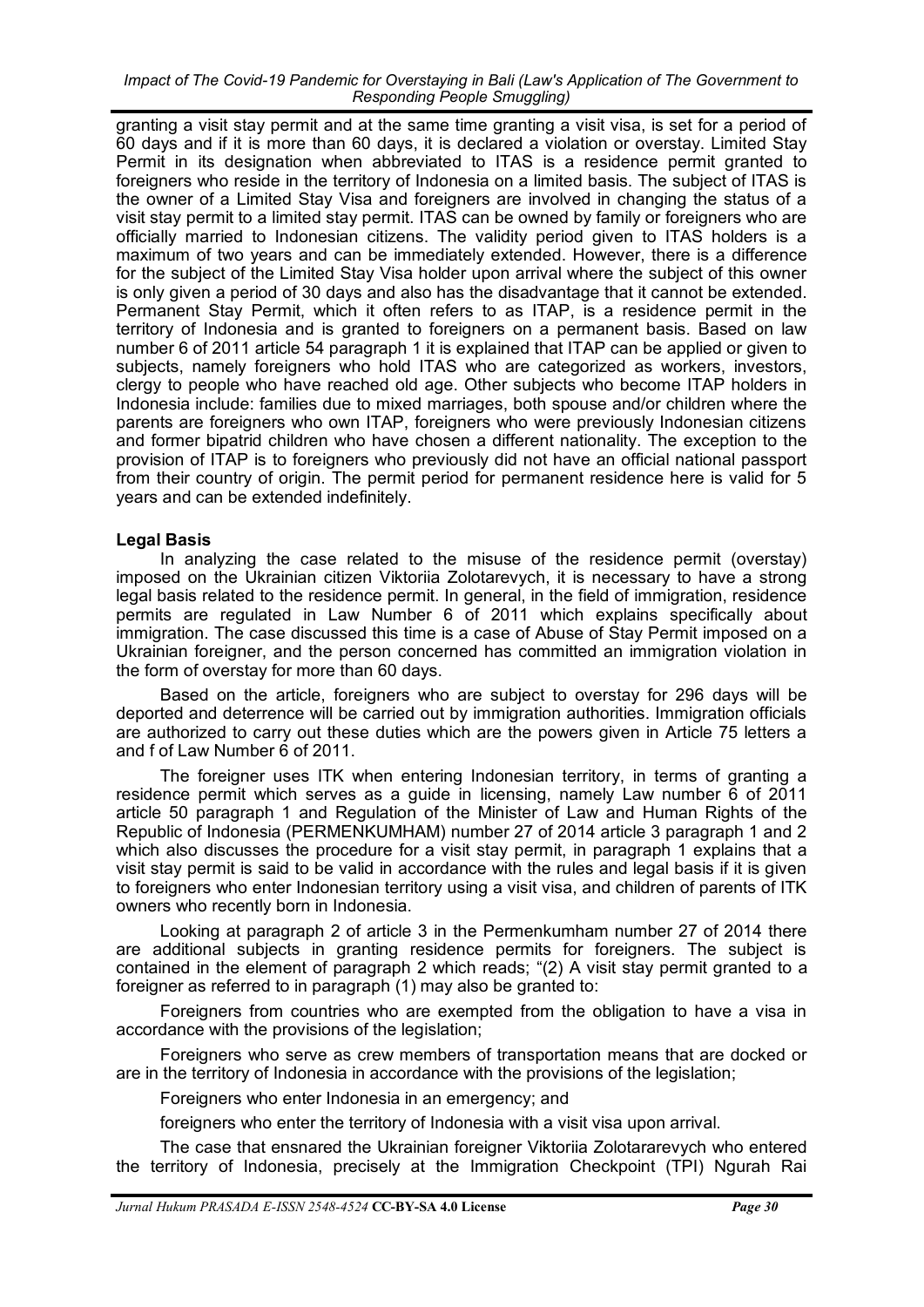International Airport, was to use a Visit Visa Free (BVK) which could be allowed or accepted to enter Indonesian territory by immigration officers, in accordance with letter a contained in in paragraph 2 which has been explained. Ukrainian citizens can be granted a residence permit for a maximum of 30 days, in accordance with the applicable rules in Presidential Regulation Number 21 of 2016 concerning Free Visit Visa (BVK) as stated in article 4 paragraph 1.

The COVID-19 pandemic involving global problems, including Indonesia, has resulted in many new regulations emerging. This pandemic has also changed the systems and rules that apply in every country, and has a very significant impact on the new guidelines made by the government, especially on immigration agencies. The number of new regulations related to immigration causes its own losses for the subject of residence permit holders in Indonesia because of the lack of knowledge regarding the new policies made by the government in this case the Directorate General of Immigration. Regarding the handling of the COVID-19 pandemic, the government has made preventive efforts and a set of regulations to suppress the spread of COVID-19. Several regulations during the existence of the corona virus have been issued.

At the time the pandemic began, Permenkumham number 7 of 2020 had been issued and continued, developed, supplemented by other new regulations set by the Minister. With the system of closing access to certain countries throughout the world (lockdown), the government has set policies related to forced stay permits. Based on article 5 of the Minister of Law and Human Rights No. 8 of 2020, it regulates the Temporary Dismissal of BVK and VKSK as well as the provision of ITKT, where foreigners are suspected of being trapped by the lockdown rules because immigration rules cannot be fulfilled, they can be given a Forced Stay Permit (ITKT). Meanwhile, Article 2 regulates the temporary suspension of visa-free visits for foreigners who are the subject of Presidential Regulation Number 21 of 2016 concerning BVK.

Based on Article 4 Paragraphs 1 and 2, Permenkumham Number 11 of 2020, ITKT can be given automatically without submitting it to the immigration office if the Visit Stay Permit held by the foreigner in question expires and cannot be extended and the grant is free of charge. Meanwhile, in the adaptation of new habits (New Normal), the government also stipulates PERMENKUMHAM RI Number 26 of 2020 concerning Visas and Stay Permits during the adaptation period of new habits. Article 2 of this regulation states that "Foreigners holding valid and valid Visas and/or Stay Permits may enter Indonesian territory through certain TPIs after fulfilling the Health protocol". In this regulation the minister also temporarily stops the provision of BVK and VKSK until the pandemic ends which is stated in Article 3 paragraph 1. In Article 7 Paragraph 1 Permenkumham No. 6 of 2020 states that foreigners who were previously ITK holders and have obtained ITKT can apply for an extension of their residence permit to the immigration office based on their area of residence.

The existence of regulations related to residence permits during the COVID-19 pandemic will affect the cases to be discussed, namely regarding Ukrainian citizens who overstayed during the pandemic. The very striking difference in rules before and after the pandemic is a challenge for foreigners living in Indonesian territory.

# **Sample Case**

Overstay includes violating a residence permit that exceeds the time period stated in the visa in a country. Overstay rules vary by country. For example, in Hong Kong, if someone is overstayed, they will be charged HK\$50,000 for Rp. 92,000,000 or imprisoned for at least 2 years.

In some European countries, the treatment and giving of fines and penalties is carried out with a heavier weight. For example, in Greece, if the residence permit is overstayed for more than 20 days, then two options are given accordingly in Hong Kong, namely: First, a fine of 700 Euros (around 11 million rupiahs) will be imposed; Second, no pay a fine but prohibit the person concerned from entering the Greek territory and the Schengen zone for 5 years. If someone's residence permit is running out, but you still want to enjoy your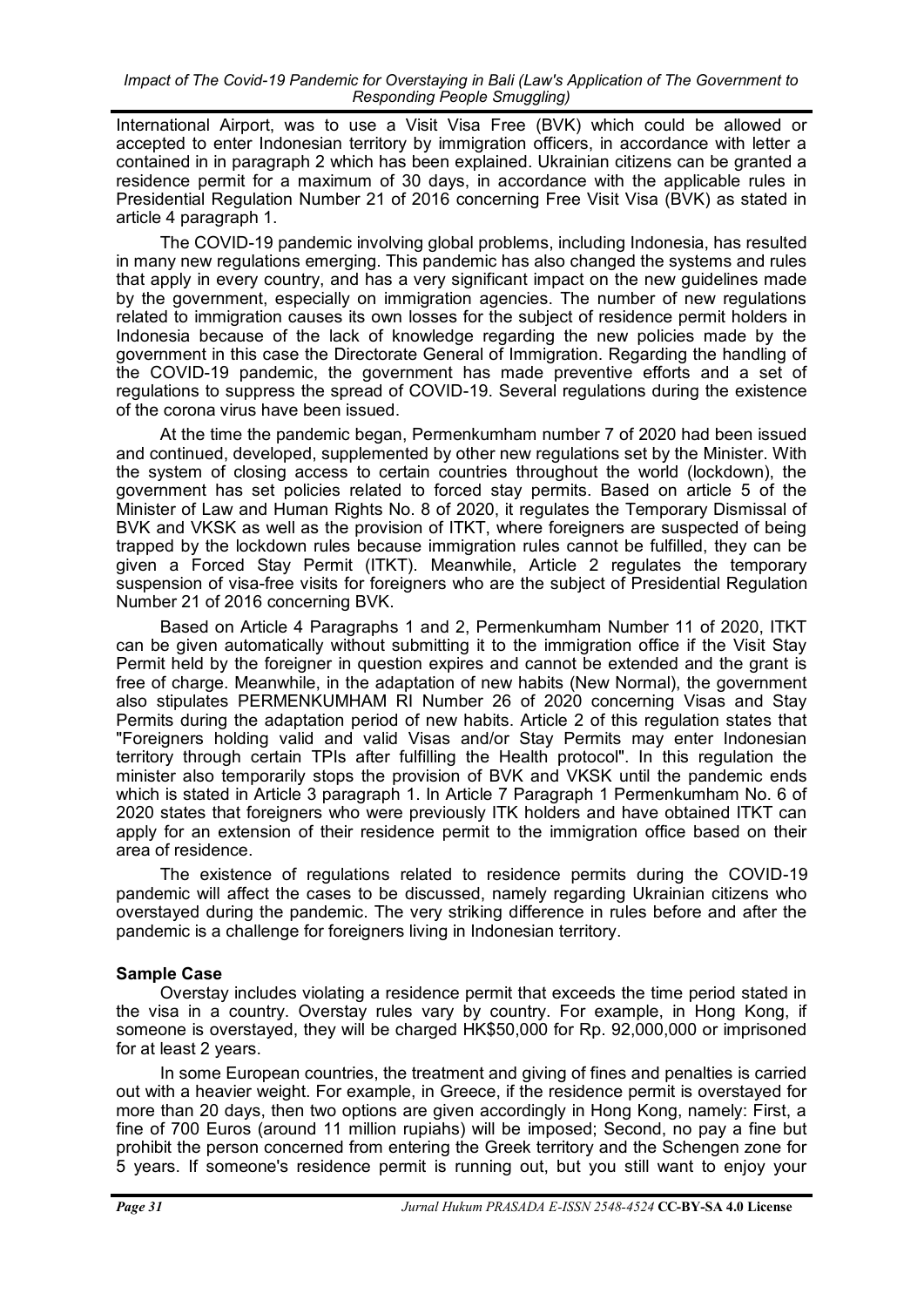vacation, you should immediately apply for an extension of the residence permit. For example, if a person visits a country that has a 30-day visitor visa, that person can add another 30 days of stay. So, the total person stays in the country is 60 days. The trick is to apply for a permit at least a week before the visa deadline. Meanwhile, if you are on vacation in America, you should immediately apply for an extension of your residence permit at least 6 months from the end of the residence permit.

Malino carelo loing, 72, was deported because his stay permit had exceeded seven months in Bali. After that, the man was sent back to his place of origin, namely the Netherlands. "MCL received a sentence in the form of detention at the Denpasar RUDENIM. Violators were against article 78 (3) of Law No. 6 of 2011 concerning Immigration, namely a violation of the 60-day time limit,". According to immigration system data, violators entered the Indonesian border area through Soetta Airport with a visit visa on 26-11-2018. MCL said that the person concerned went to Indonesia to visit his grandson, whose initials were Ye.

MCL met his nephew in Indonesia with problems with his family. The family in question lives in the Denpasar area. While in Bali the activities carried out were only in the form of sightseeing, and being with his nephew. Saroha said that during his stay in Bali, Loing depended on his retirement. However, as of February 2019, Loing was unable to pay the dues from the violation, MCL did not have access to contact immigration transfer, he directly visited KANIM to renew his residence permit but was unable to pay the fine he received. Finally, MCL made coordination through the Dutch consul in Bali, the person concerned left, followed by returning the ticket to the Netherlands. After being detained for about a month.

The legal basis for extending residence permits during the pandemic is contained in PERMENKUMAM Number 34 of 2021 concerning the Granting of Immigration Visas and Residence Permits in the Period of Handling the Spread of Corona Virus Disease 2019 and National Economic Recovery.

Article 6

(1) Foreigners holding a Stay Permit residing in the Indonesian Territory and unable to return to their country of origin may be granted a new Stay Permit after obtaining a Visa.

(2) The visa as referred to in paragraph (1) consists of:

a. Visit visa; or

b. Limited residence visa.

(3) The visa as referred to in paragraph (1) is submitted by the Guarantor to the Director General of Immigration electronically by fulfilling the requirements in accordance with the provisions of laws and regulations through the following mechanisms:

a. submitting an application electronically in accordance with the provisions of the legislation; and

b. Visa fee payment and Visa approval fee

Director General of Immigration in accordance with the provisions of the legislation in the field of state revenue non-tax applicable to the Ministry of Law and Human Rights*.*

Since the pandemic hit the world, especially Indonesia, the immigration agency has again received many problems related to overstay. The Immigration Technical Implementation Unit in the Bali area, namely the Immigration Office Class I TPI Denpasar, received a case related to overstay during this pandemic. The case involves a Ukrainian citizen named Viktoriia Zolotarevych, the perpetrator entered Indonesian territory through the Ngurah Rai International Airport TPI on February 25, 2020 using a Visit Visa Free (BVK). This Ukrainian citizen violated the immigration procedure, namely exceeding the limit of stay in Indonesian territory (Overstay). Violators are subject to articles in the Immigration Law 6 of 2011 article 78 paragraph 3, in which the Ukrainian citizen exceeds the limit of existence in Indonesia for more than 60 days.

From the data that has been taken at the Immigration Office Class I TPI Denpasar, in the Minutes of Examination after being examined by the violators' investigators, he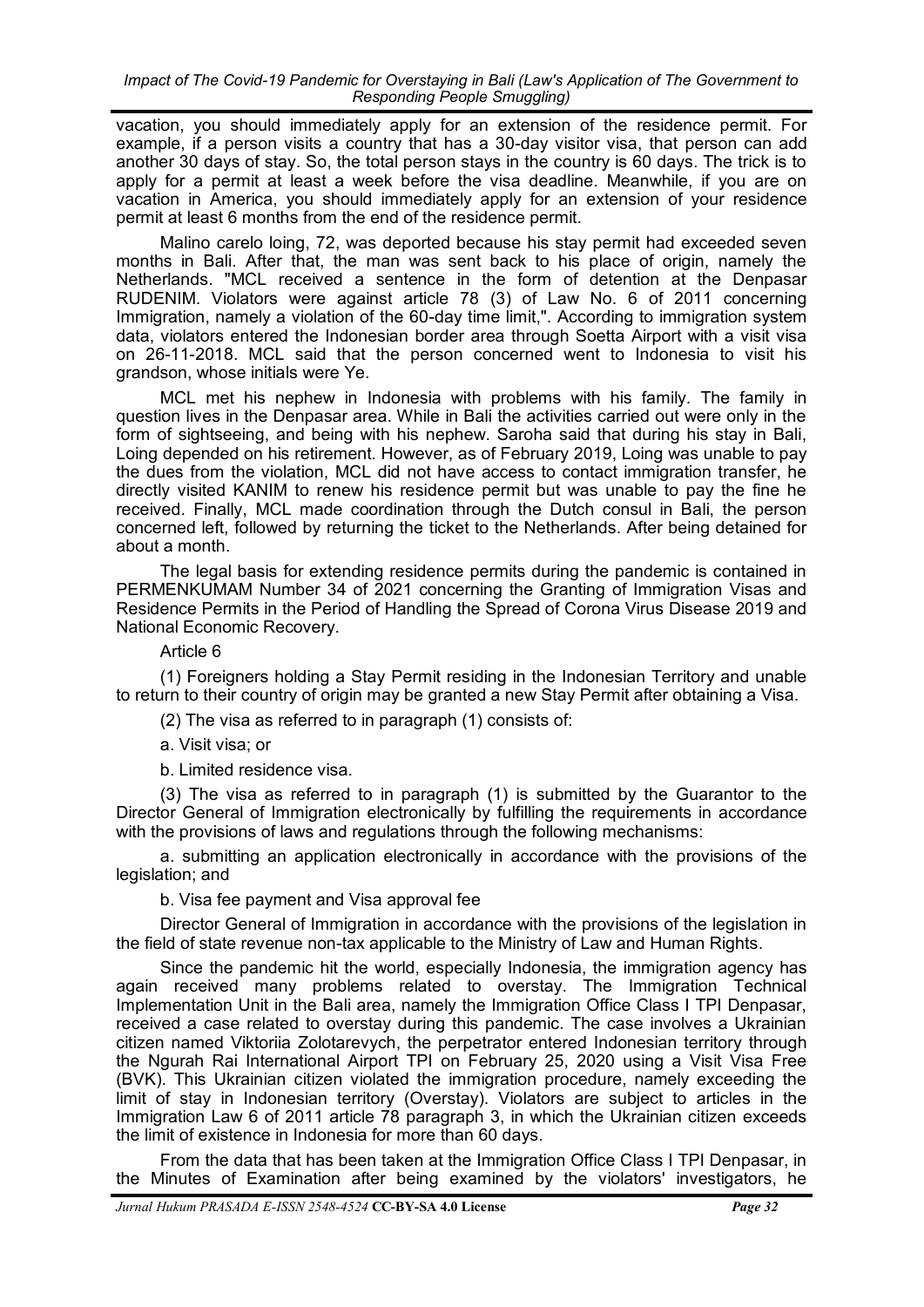reasoned that the Ukrainian citizen realized that he had overstayed and realized that his Stay Permit was valid for one month. When he was going to apply for an extension in March 2020, the Ukrainian citizen reasoned that he could not extend because the country's borders were closed due to the corona virus pandemic and he also said that he was cheated by an agent who would take care of extending his visa.

Based on the Minutes of Examination that has taken place between the investigator and the violator of the immigration case who is a citizen of Ukrainian nationality, the chronology told to the BAP is that the person concerned should have taken a visa abroad and left Indonesia on March 25, 2020, but the person concerned unable to leave the territory of Indonesia due to the Covid 19 pandemic which resulted in the closing of state borders. Due to the non-opening of border access, the person concerned asked for help from an agent who would help arrange the visa for the Ukrainian citizen, and the person concerned claimed to have paid the agent for the smooth processing of the visa later. at the same time the agent asked for more compensation for taking care of all the administration of the overstayed Ukrainian citizen, and the Ukrainian citizen did not want to continue to deal with the agent because the fees were too expensive. Victoria admitted that she had been deceived by the fictitious agent who took her money, she also admitted that she had only been able to visit the immigration office after a 296-day overstay due to being exposed to the COVID-19 virus.

From the example of the case at the Imgasri Class I TPI Denpasar office, it can be said that overstay cases during the pandemic are very common and may even occur periodically due to the effects of a long pandemic. This could be due to overlapping government policies as well as very complex immigration-related regulations during this pandemic and the fragmentation of rules that made it difficult for foreigners in Indonesia to take care of immigration-related matters [\(Stoker 2018\)](#page-6-0). Policy-making needs to be carried out by the government in this pandemic era, but immigration control of foreigners is not ruled out because of the complexity of rules and policies, resulting in foreigners who are in Indonesia and cannot return to their home countries to take the opportunity to commit acts of violation such as overstay committed by Ukrainian Citizen Victoria Zolotarevych.



**Figure 1** The Ukrainian Citizen Victoria Zolotarevych

# **CONCLUSION**

Based on the explanation in the previous section, it can be concluded that the binding regulations regarding overstay are Law number 6 of 2011 and the newly issued regulations regarding residence permits. One of them is Permenkumham number 32 of 2021. From the